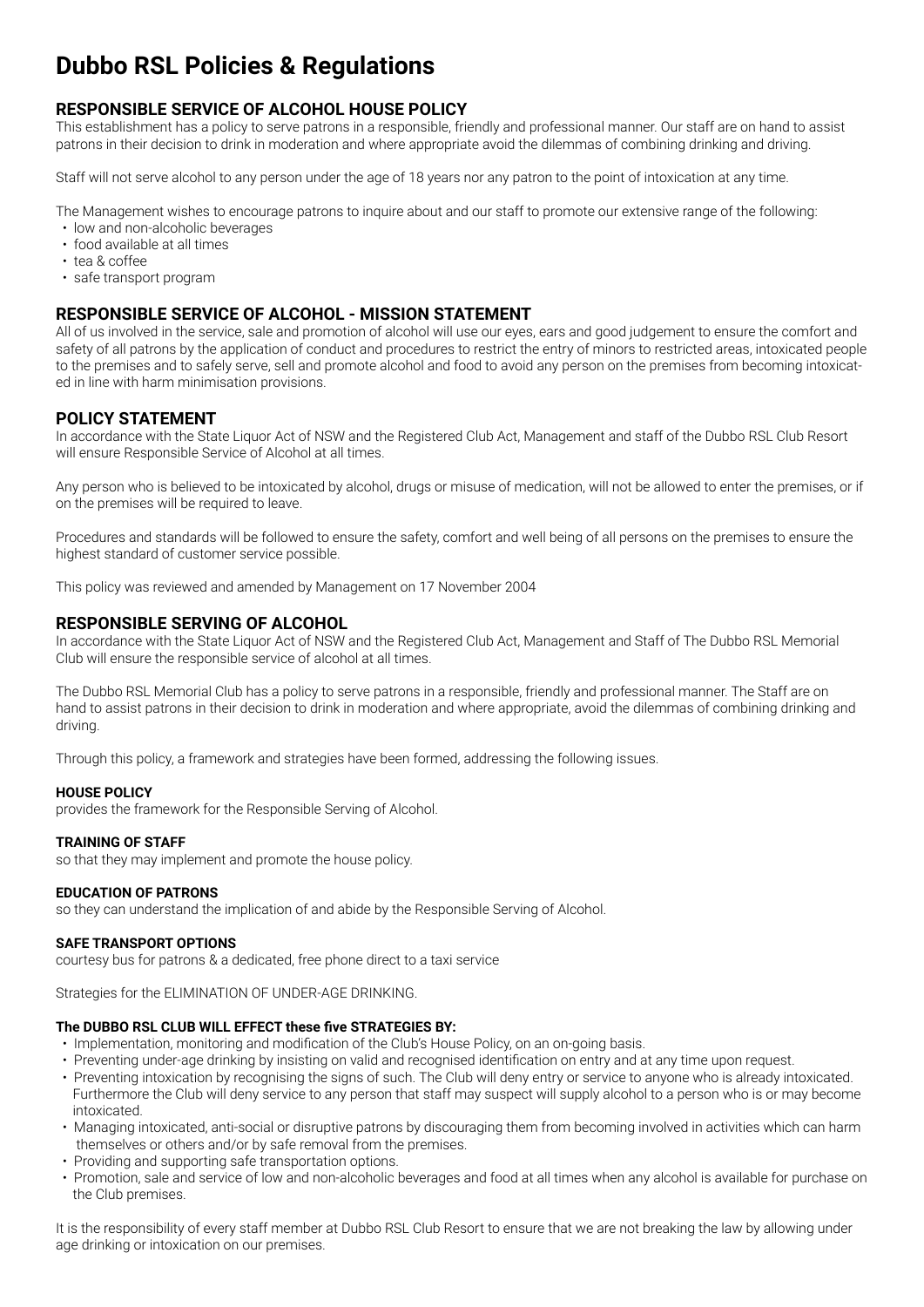The only proof of age identification the Club will accept are:

- Photo Drivers Licence
- Proof of Age Card
- Passport
- Photo Birth Card

Door Staff: It is your direct responsibility to refuse the entry of intoxicated persons. If you have concerns please refer the matter to a Duty Manager.

It is your responsibility to ensure that all patrons entering the Club are over 18 years of age unless they are accompanied by a responsible adult.

Bar Staff: It your direct responsibility to check the age of all persons that you believe may be under age when they are ordering drinks in a restricted bar area. You must report any incident of an underage person being in a restricted area to the Duty Manager or Supervisor immediately. Don't assume that because they got past the door they must be over age. If in doubt check I.D.

It is your direct responsibility to ensure you do not serve alcohol to any patron to the point of intoxication. You must not serve any patron that may be intoxicated or any patron whom you suspect may supply the alcohol to another person to the point of intoxication. You must report any refusal of service to the Duty Manager or Supervisor immediately.

All Staff: Your role is one of surveillance. Report any suspicious persons or incidents to your Supervisor or Manager.

The following procedures are to be adopted by all Bar Stewards in regard to the responsible serving of alcohol:

- Bar Stewards must avail themselves of the training and literature given to them by management, (Principles of Responsible Serving of Alcohol) and be aware of the signs of intoxication.
- If a Member or Guest, in your opinion, falls into the category under the signs of intoxication, contact the Duty Manager immediately and briefly explain the situation. Do not serve the patron until the matter is resolved in conjunction with the Duty Manager.
- If you are in doubt in regard to the age of a person in a restricted area of the Club, ask for the following identification details:-• Photo Drivers Licence
	- Passport
	- RTS Issued Proof of Age Card
	- Photo Birth Card

The four forms of identification listed above are the only forms of identification recognised and accepted by the Club and the law as proof of age identification.

- If one of the above forms of identification cannot be furnished, DO NOT serve the patron any beverage, call the Duty Manager immediately and briefly explain the situation.
- If the event of an intoxicated person requesting an alcoholic drink at your bar, excuse yourself from service and contact the Duty Manager immediately, briefly explaining the situation.
- Whilst you are cleaning ashtrays, picking up glasses or general cleaning, be mindful of what is being said and happening around you. If you notice or hear Patrons arguing, swearing or getting a little loud, contact the Duty Manager immediately and advise the situation.
- Bar Stewards have the right to refuse service to a Patron who is in a clear state of intoxication. However on all occasions you must inform a Duty Manager of your decision and to organise safe removal of the patron from the premises.

It is in the best interest of all staff to abide by the policy and procedures put in place by the Club to help educate Patrons so that they understand the Laws pertaining to the Responsible Serving of Alcohol.

#### **REMEMBER:**

Any person who is caught serving or supplying liquor to an intoxicated person or a minor on Registered Club premises is guilty of an offence, with the MAXIMUM PENALTY BEING \$5500 or as the penalty may apply.

The Club takes this issue very seriously and any person not complying with this policy or procedures will face disciplinary action, the result of which may be termination of your employment.

SIGNS OF INTOXICATION may include one or all of the following:

- Dizziness
- Slurred Speech
- Poor Coordination
- Slower Reactions
- Blurred Vision
- Flushing
- Loss of Inhibitions
- Aggression
- Unconsciousness

*This policy was reviewed and amended by Management on 17 November 2004*